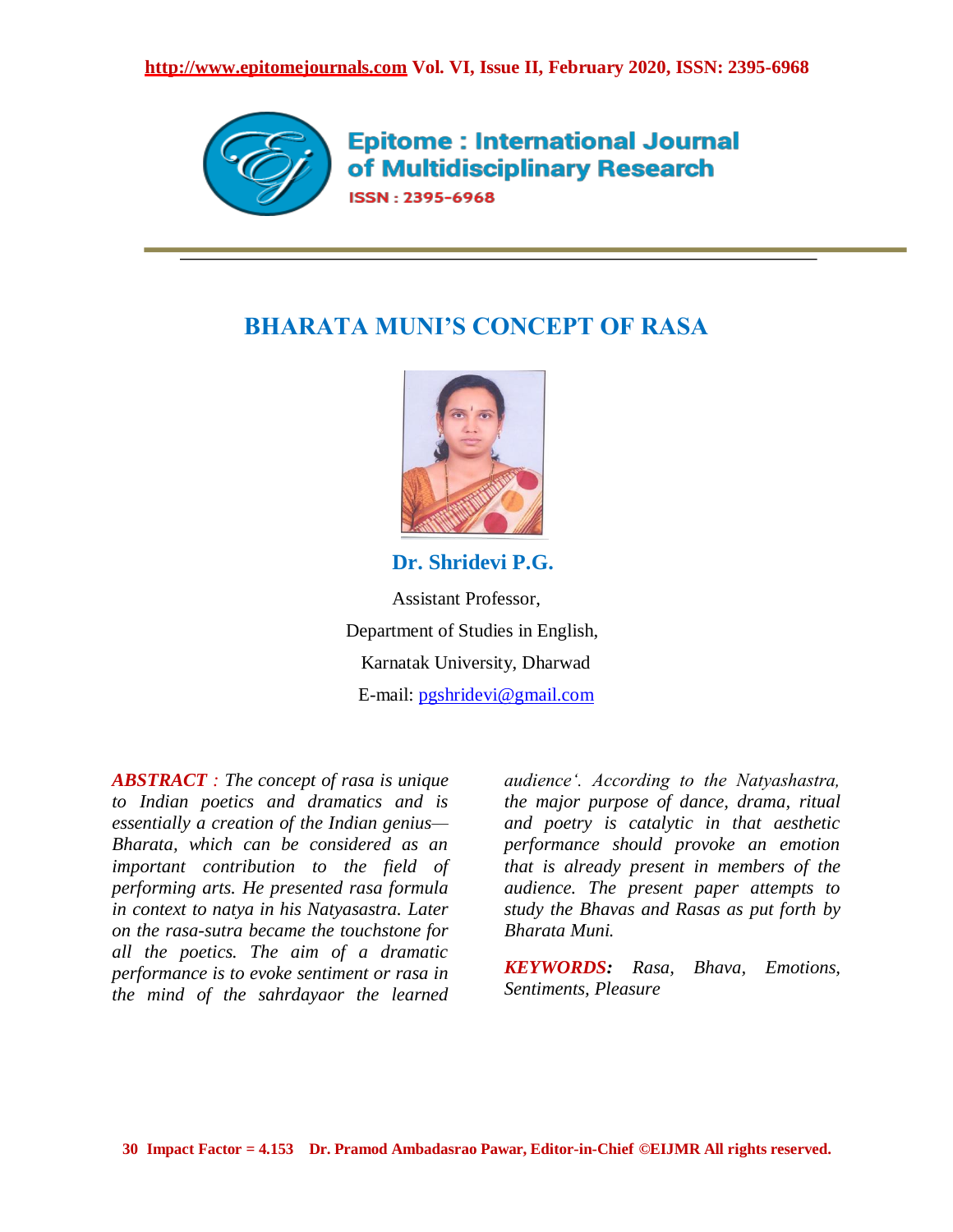# **RESEARCH PAPER**

The Natyaśāstra, the oldest surviving Indian compendium on the knowledge of performing arts, is considered to be a fifth Veda. It primarily deals with theatre, dance & musical performance. The text, which now contains 6000 slokas, is believed to have been written during the period between 200 BCE and 200 CE by Sage Bharata. The NatyaShastra is based upon the much older Gandharva Veda (appendix to Sama Veda) which contained 36000slokas.<sup>1</sup>

The *Natyasastra* of Bharata Muni consists of thirty-six chapters in all. The first three chapters respectively deal with the origin of drama, the erection of theatre and the worship of the stage. Chapter 4 deals with the varieties of dance. Chapter 5 is devoted to the conduct of *purvaranga* or preliminary rites. 6th and 7th chapters relate to *rasa*s (sentiments) and *bhava*s (emotions) known as the Rasadhyaya and Bhavaadhyaya respectively and together bring out the concept of the Bhava-Rasa theory of Bharata.

The concept of *rasa* is unique to Indian poetics and dramatics and is essentially a creation of the Indian genius—Bharata. He presented *rasa* formula in context to *natya* in his *Natyasastra*. Later on the *rasa*-*sutra* became the touchstone for all the poetics. The aim of a dramatic performance is to evoke sentiment or *rasa* in the mind of the *sahrdaya* or the learned audience. According to the Natyashastra, the major purpose of dance, drama, ritual and poetry is catalytic in that aesthetic performance should provoke an emotion that is already present in members of the audience.

Nothing proceeds on the stage without reference to *'rasa'* is Bharata's most important pronouncement. The word **Rasa** is derived from the root 'rasah' meaning juice, 'taste' or ‗flavour' or ‗savour' or ‗relish'. The extract of a fruit is referred to as 'rasa,' which itself is the essence of it, the ultimate flavour of it. In a metaphorical sense it refers to —the emotional experience of beauty in poetry and drama. The ultimate goal, purpose of writing, presenting and viewing a play is to experience *rasa* realization. Rasa is associated with palate, it is delight afforded by all forms of art; and the pleasure that people derive from their art experience. It is literally the activity of savoring an emotion in its full flavor.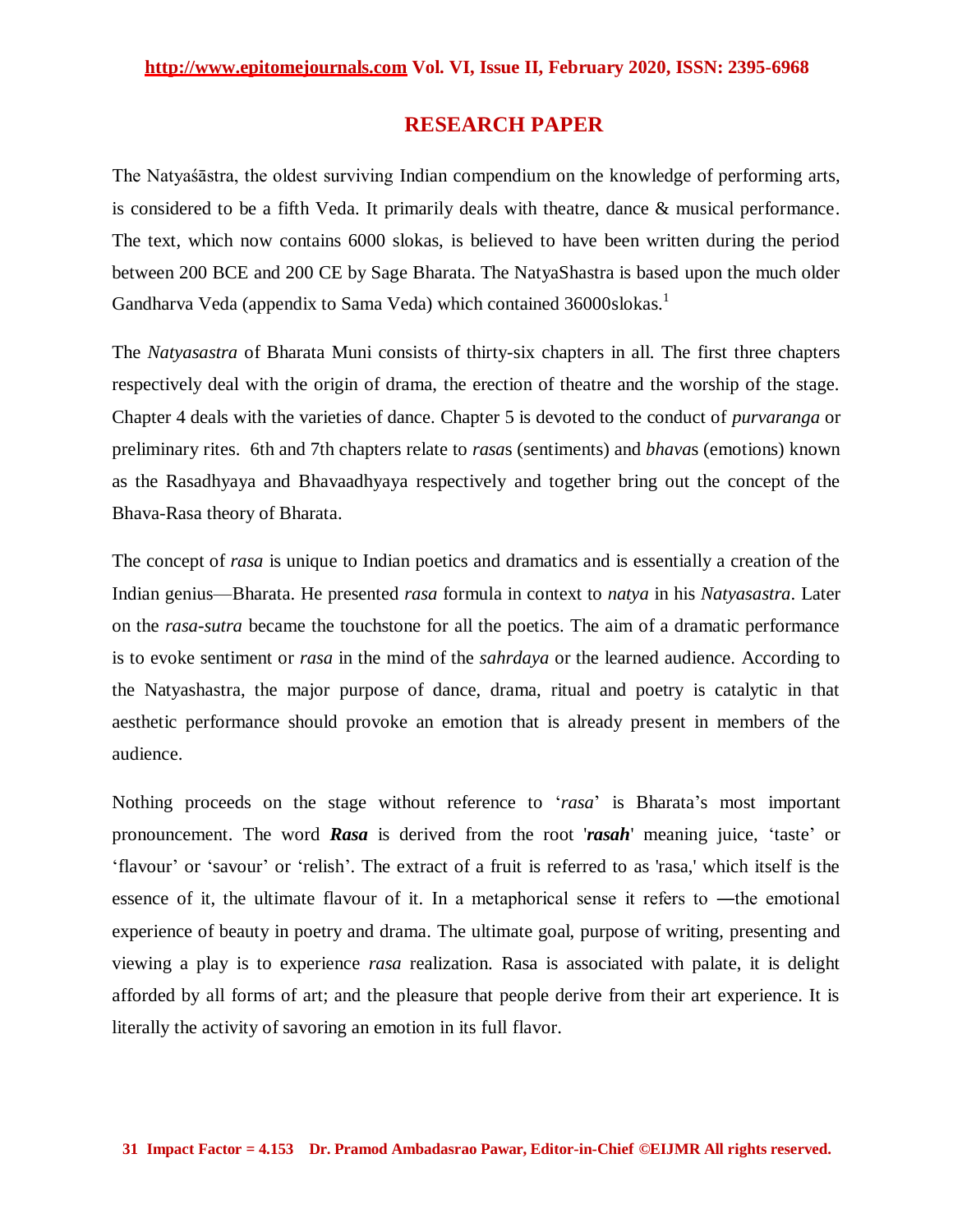According to the *Natyashastra*, the goals of theatre are to empower aesthetic experience, deliver emotional *rasa*. The text states that the aim of art is manifold. In many cases, it aims to produce repose and relief for those exhausted with labor, or distraught with grief, or laden with misery. The primary goal is to create *rasa* so as to lift and transport the spectators. This Rasa experience will entertain and enlighten the spectator who hence becomes the '*Rasika*'.

The theory of Rasa-Bhava establishes a relationship between the performer and the spectator. The model spectator is a 'Sahrdaya', someone 'who empathizes with the author.' Since the success of a performance is measured by whether or not the audience has a specific experience (rasa), the spectator becomes a vital participant in the play. Bharata calls human soul as Bhava-Jagat (the world of emotions). Bharata and later authors explain how the Art universalizes emotions making them an instrument of appeal to the spectators. They say that the actor acts as bearer, media and connector of emotions of the character. By conveying emotions the actor step by step opens inner Bhava-Jagat of the character, creates special emotional atmosphere, which can be felt and relished.

A member of the audience who has cultivated his or her own aesthetic response may experience a transformation of their own emotion into a purely aesthetic, transcendental feeling – an experience of divine bliss. This is the transformation of *Bhava* ("mood") into its essence – *Rasa*.

According to Bharata, *rasa* or 'sentiment' is the mental condition of delectation produced in the spectator of a play or in the hearer or the reader of poem, as the inevitable reaction of the *bhava*s or emotions manifested by the characters.<sup>2</sup> He gives a detailed account of the eight different *rasa*s, or ‗sentiments‗, namely, *sringara* or ‗the erotic‗, *vira* or ‗the heroic‗, *karuna* or ‗the pathetic', *hasya* or 'the comic', *raudra* or 'the furious', *bhayanaka* or 'the terrible'', *bibhatsa* or *'the odious' and <i>adbhuta* or 'the marvellous.'

It has been found that no one word or phrase is adequate to convey the total meaning of *rasa*. *Rasa* is actually the impression created on the mind of the sympathetic audience by the expression of *bhavas* or 'emotions' and is an experience the individual is subjected to on account of this expression. *Bhava* is the emotion that creates a sense of enjoyment or experience which in itself is an entity and that enjoyment or experience is *rasa*.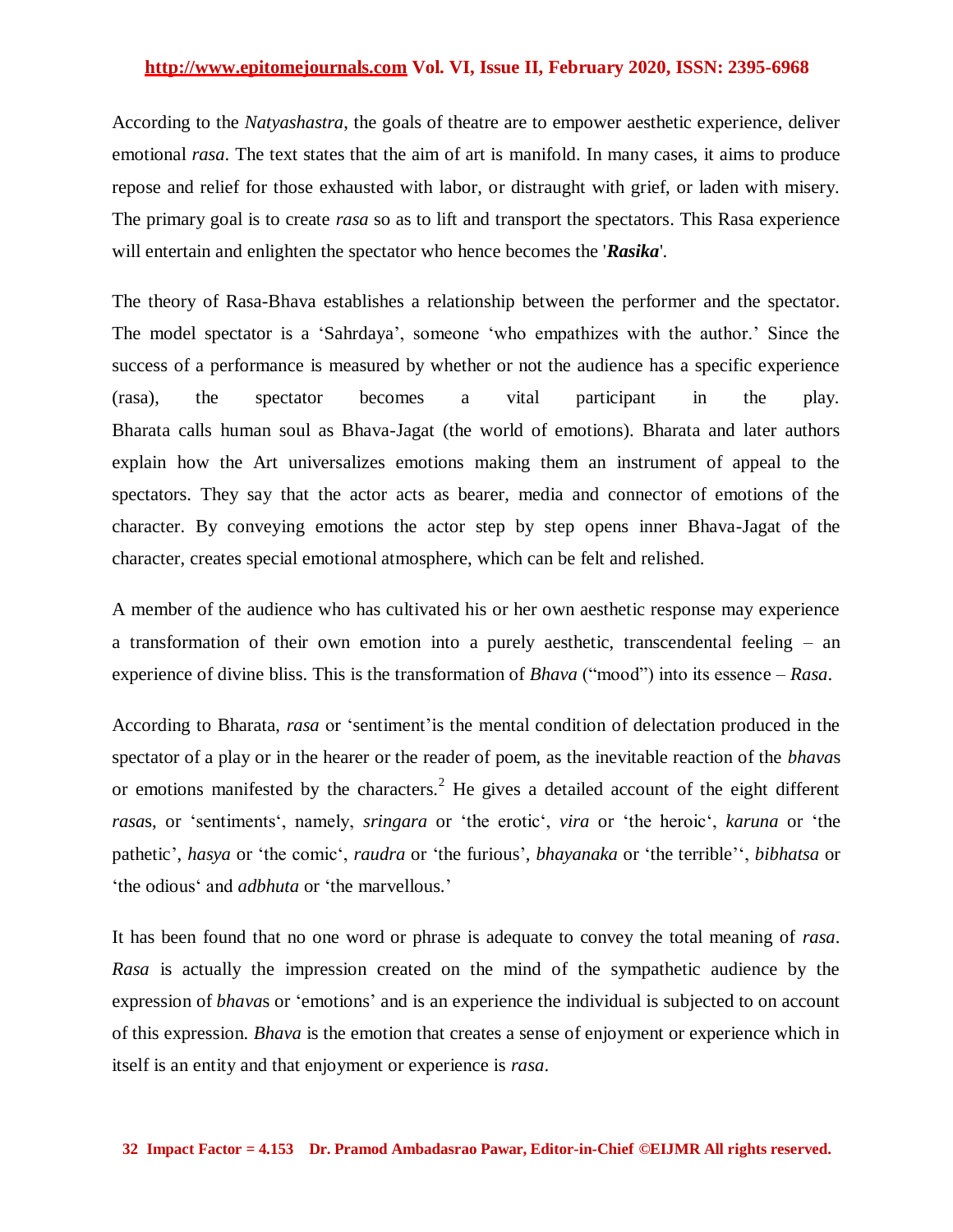Bhāva, literally, means 'existence' and 'mental state'. In aesthetic contexts, it has been translated as 'feelings', 'psychological states' and 'emotions'. In the context of the drama, 'bhavas' are the emotions represented in the performance. Bharata explains that there are three types of *bhava*s(emotions):

*sthayi-bhava***s** (static emotions),

*sancari-bhava***s** or also called *vyabhicari-bhava***s** (―transitory emotions‖) and the third is *sattvika-bhava***s** (―responsive emotions‖).

The *sthayi-bhava***s are eight** in number and they correspond to the eight sentiments and they are: *rati*(―love), *hasa*(―mirth), *soka*(―grief), *krodha*(―anger), *utsaha*(―enthusiasm), *bhaya*(―fear), *jugupsa*( ―aversion), and *vismaya*(―wonder).

**The** *vyabhicari-bhava***s or the** *sancari-bhava***s are thirty-three** in number. They are: *nirveda*(―dejection), *glani*(―depression), *sanka*(―suspicion), *asuya*(―jealousy), *mada*(―intoxiation), *srama*(―weariness), *alasya*(―laziness), *dainya*(―helplessness), *cinta*(―anxiety), *moha*(―passion), *smriti*(―recollection), *dhrti*(―boldness), *vrida*(―shame), *capalata*(―fickleness), *harsya*(―joy), *avega*(―agitation), *jadata*(―stupor), *garva*(―arrogance), *visada*(―despair), *autsukya*(―inquisitiveness), *nidra*(―sleep), *apasmara*(―epilepsy), *supta*(―dream), *vibodha*(―awakening), *amarsa*(―intolerance), *avahittham*(―concealment), *ugrata*(―ferocity), *mati*(―knowledge), *vyadhi*(―sickness), *unmad*(―insanity), *maranam*(―death), *trasa*(―fright) and *vitarka*(―doubt).

**The** *sattvika-bhava***s are also eight**. They are *stambha*(―stunned), *sveda*(―sweating), *romanca*(―thrill), *svarabheda*(―break in voice), *vepathu*(―trembling), *vaivarnya*(―pallor), *asru*(―tears) and *pralaya*(―swoon)

The realisation of Rasa is said to result from the union of three interrelated elements – Determinants (*vibhava*), Consequents (*anubhava*) and Transitory States Complementary Psychological States (*vyabhicaribhava*).

The root-cause or the excitant that creates the emotion is called *vibhava***or the determinant**. So, *vibhava* is the cause and *bhava* is the effect. The voluntary expression following the emotion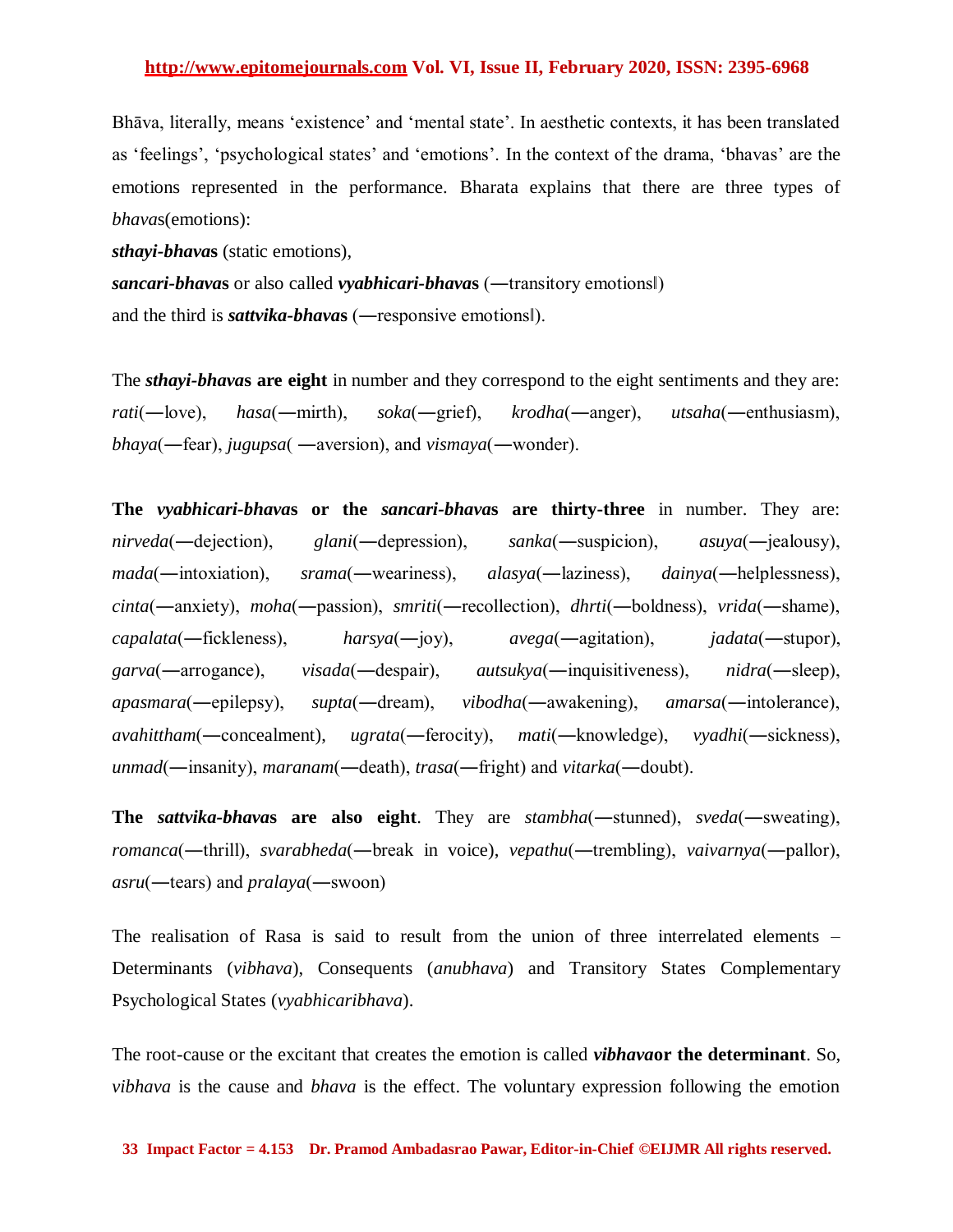caused by the determinant is called *anubhava* **or the consequent**. Although the words *vibhava* and *anubhava* incorporate the word *bhava* it may be noted that they are not *bhava*s. *Vibhava*, *anubhava* and *bhava* are thus intimately connected with one another.

#### **Vibhava (determinants or catalysts)**

The means (the conditions and objects) by which an emotion is activated is termed *Vibhava* or Determinants. [For example, in *Hamlet*, the determinants of the emotions within the play are Hamlet's mother's hasty remarriage to Claudius, the brother of her murdered husband and the visit paid to Hamlet by the ghost of his murdered father, among others. These factors arouse Hamlet's suspicion against his uncle and mother.]There are two kinds of Vibhava – the Alambhana Vibhava – the person or the object in respect of whom the emotion is experienced and whose appearance is directly responsible for the bringing forth of the emotion; and the Uddipana Vibhava – the situation in the environment in which that person or object is placed and which is helpful in intensifying the emotional experience. Vibhava is the cause (karana), the main stimulating cause being termed as alambanavibhava (the determinant), and, the environmental factors that are additional causes termed as uddipanavibhava (excitant). Anubhava is the consequent physical reaction through action, word and facial expression that follows (anu), as the impact of the vibhava. The thirty-three vyabhicharibhava (also referred to as sancharibhava in some editions), are transitory, fleeting emotions based on psychological states of the mind. Several such emotions follow one after the other, one replacing the other, strengthening the sthayibhava at each stage, till finally the sthayibhava is established and there is 'Rasanubhava'.

For instance, in the play Abhijnanashakuntalam, Kalidasa uses King Dushyanta's coming to the hermitage to pay respects to the sage, as the alambanavibhava. The girls' talk, the bee, their attire, the flower garden and such others become the uddipanavibhava. On Dushyanta's entry, fleeting emotions like confusion, wonder, fear, curiosity, bashfulness and such others seem to fill the minds of all the characters present. The blossoming of love between Shakuntala and Dushyanta is gradually established through the reactions of both of them to the conversation of the sakhis with the King.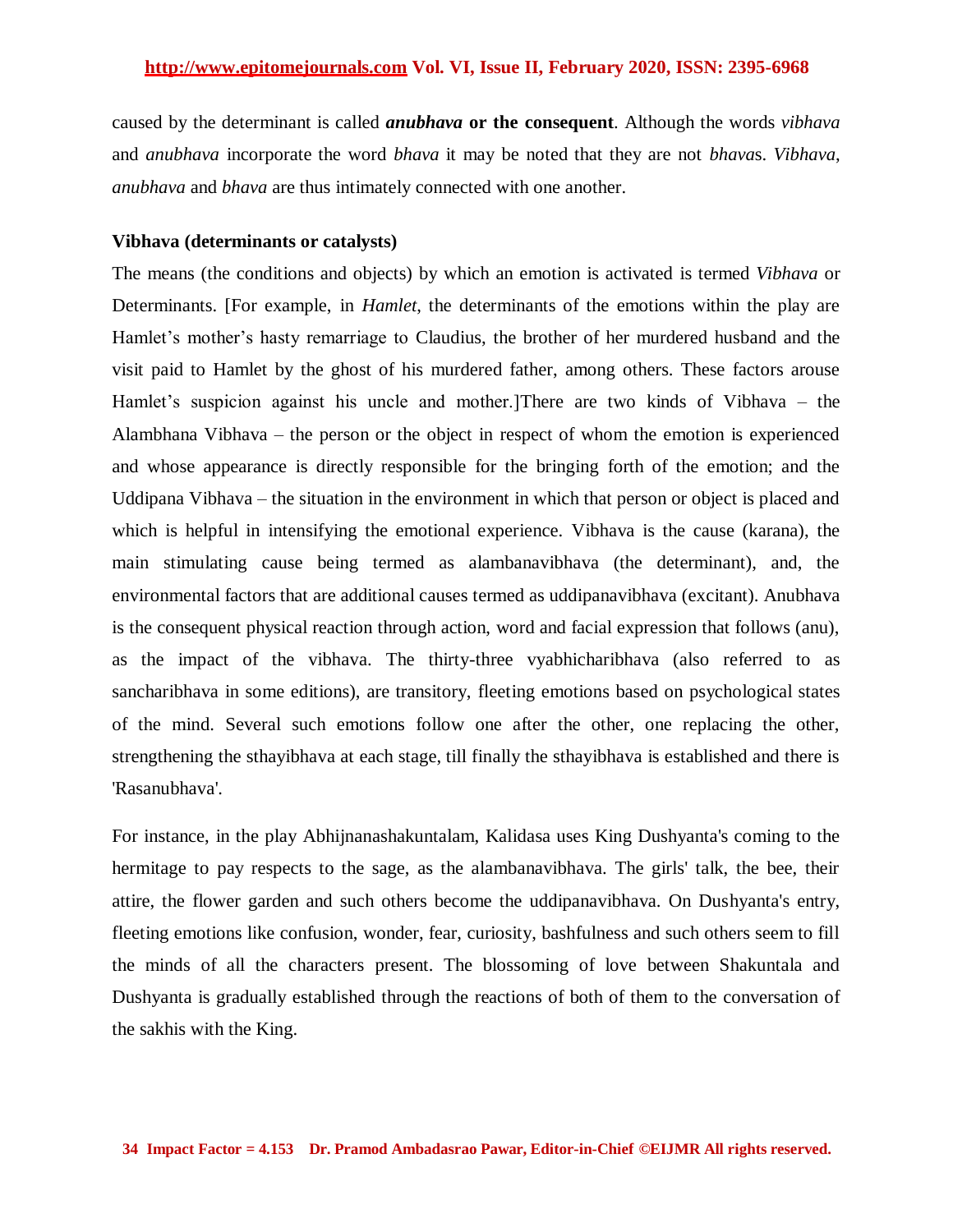# **Anubhava (consequences)**

The outward manifestations brought forth as a result of the Vibhavas are known as the *Anubhavas*. The ‗anubhāvas' include the performer's gestures and other means to express the emotional states. These may be involuntary such as sweating, shivering and trembling or voluntary such as deliberate actions and gestures. So these are divisible into *Vacika* – those which can be expressed by words ( $Vac$  – "speech") and the *Angika* which are expressed by bodily expressions. In Indian drama, for example, the Anubhavas communicate to the audience, the emotions being felt by the characters onstage.

There are also "involuntary emotions" known as *Sattvikabhavas*: Stambha (paralysis), Sveta (sweating), Romanca (hair standing on end), Svarabheta (changes in one's tone of voice), Vepathu (trembling), Vaivarnya (changes in the colour of one's face), Asru (becoming tearful) and Pralaya (fainting). [Eg: Hamlet's madness, pale countenance, unexpected behaviour, irrelevant remarks in conversation, his accusation of his mother and killing of Polonius are the consequents of the emotional state caused in him by the suspicions he harbours about the murder of his father.]

# **Vyabicaribhavas (complementary states)**

The 'vyabhicaribhavas' are the Complementary Psychological States which exist temporarily in a performance but contribute to the overall emotional tone of the play. In *Hamlet*, Hamlet's fear of his father's ghost, angry outburst at his mother, sarcastic attitude towards the king, his feigned insanity, despair at the death of Ophelia are some of the fleeting emotions which contribute to the major theme of the play. The VyabhicāriBhāvas are 33 in number. Nirveda (disinterest), Glani (tiredness), Sanka (apprehension), Asuya (insecurity), Mada (intoxication), Srama (exhaustion), Alasya (lethargy), Dainya (pity), Cinta (anxiety), Moho (delusion), Smrti (recollection), Dhrti (steadfastness), Vrida (shame), Capalata (impuliveness), Harsa (sudden delight), Avega (excitement), Jadata (stupor), Garva (arrogance), Visada (depression), Autsuka (longing), Nidra (sleep), Apasmara (epilepsy), Supta (dreaming), Vibodha (awakening), Amarsa (retstrained anger), Avahittha (deception), Ugrata (ferociousness), Mati (analysis), Vyadhi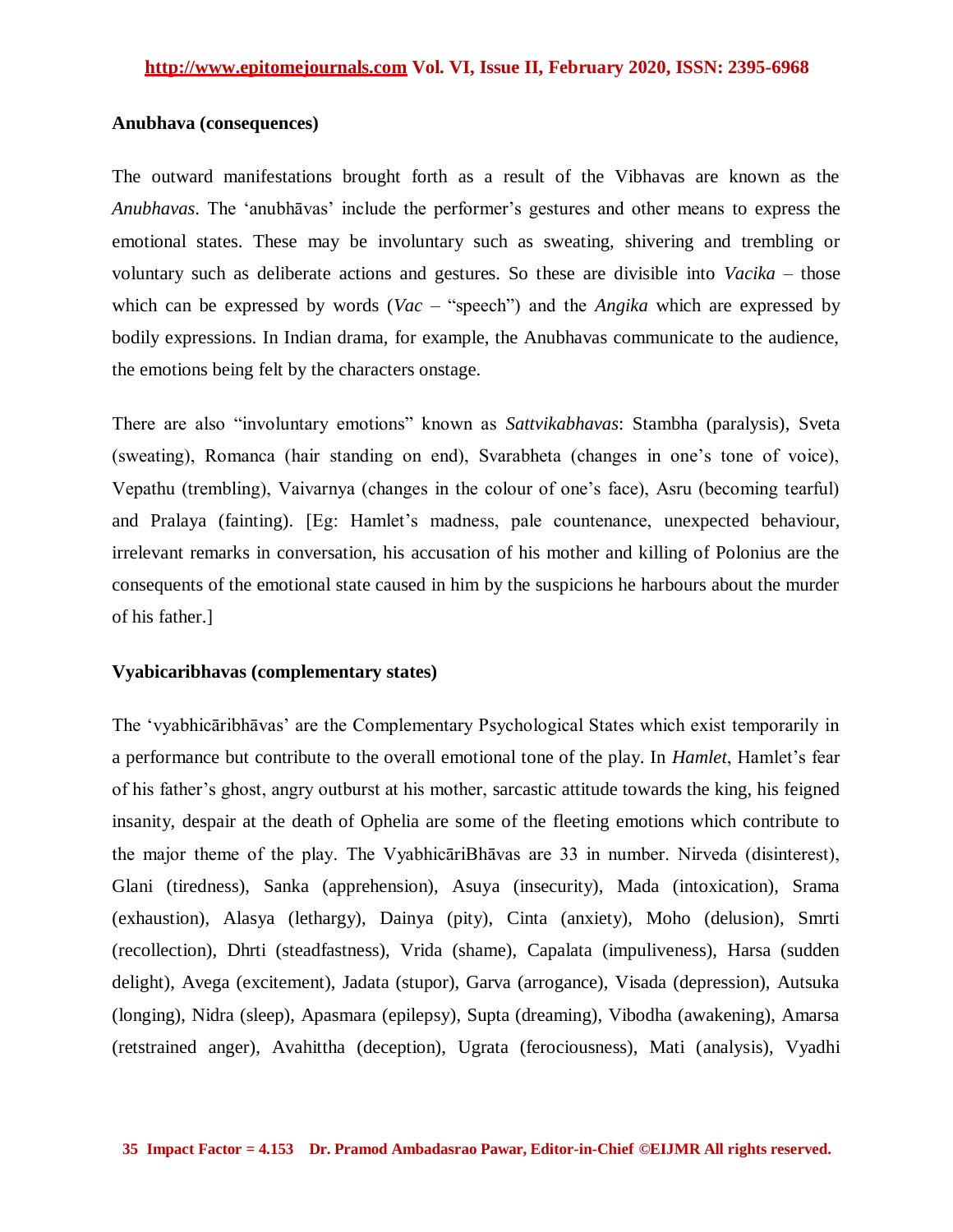(sickness), Unmada (temporary insanity), Marana (death), Trasa (panic) and Vitarka (argumentiveness).

The *Natyasastra*, however, recognizes that these factors are insufficient for the production of *rasa*. The emphasis is on the fact that the essential element for producing *rasa* is the *sthayibhava*—the dominant emotion, which persists throughout the drama amid the variations of the transitory feelings which come and go. The Sthayibhava ("permanent mood") or or Durable Psychological State is a major emotion which is developed by a number of minor feelings referred to as Vyabicaribhavas. It is the overarching emotional tone of the play is known as the ‗Sthayibhāva' The Natyaśāstra ascribes a kingly position to the Sthayibhāvas as ‗they have a large suit' i.e. they have a larger sphere of influence that the bhāvas which come and go (VyabhicāriBhāvas). For example, the Sthayibhāva in *Hamlet* is that of Hamlet's avenging anger.

For example, the Erotic Rasa arises from the Alambhana Vibhava – presence of the lover  $\&$ beloved, the Uddipana Vibhavas' – the atmosphere of the place where the two meet, the call of night-birds; a gentle breeze, the moon, etc.; it gives rise to the Anubhavas – how the lover  $\&$ beloved express themselves to each other (i.e. holding hands, kissing, embracing); it produces involuntary bodily responses (the Sattvikabhavas) and may give rise to complementary (or transitory) emotional states – the Vyabicaribhavas.<sup>3</sup>

If *rasa* is the purpose of Sanskrit drama then the tool, which is utilized to bring about *rasa*, is *abhinaya*. The word *abhinaya* means that which brings the thing to the spectator. Bharata says in his *Natyasastra*, that there are four kinds of *abhinaya*. The four types are *angika*(―physical‖), *vacika*(—verball), *sattvika*(emotional) and *aharya*(make-up and costumes or material).

The eight Sthaibhava-s evoke eight corresponding Rasas:

- 1. **Rati** evokes **Sringara** (the Erotic romance, love)
- 2. **Hasa** evokes **Hasya** (the comic laugh, humor)
- 3. Shoka evokes **Karuna** (the pathetic compassion, sadness)
- 4. Krodha evokes **Roudra** (the furious indignation, anger)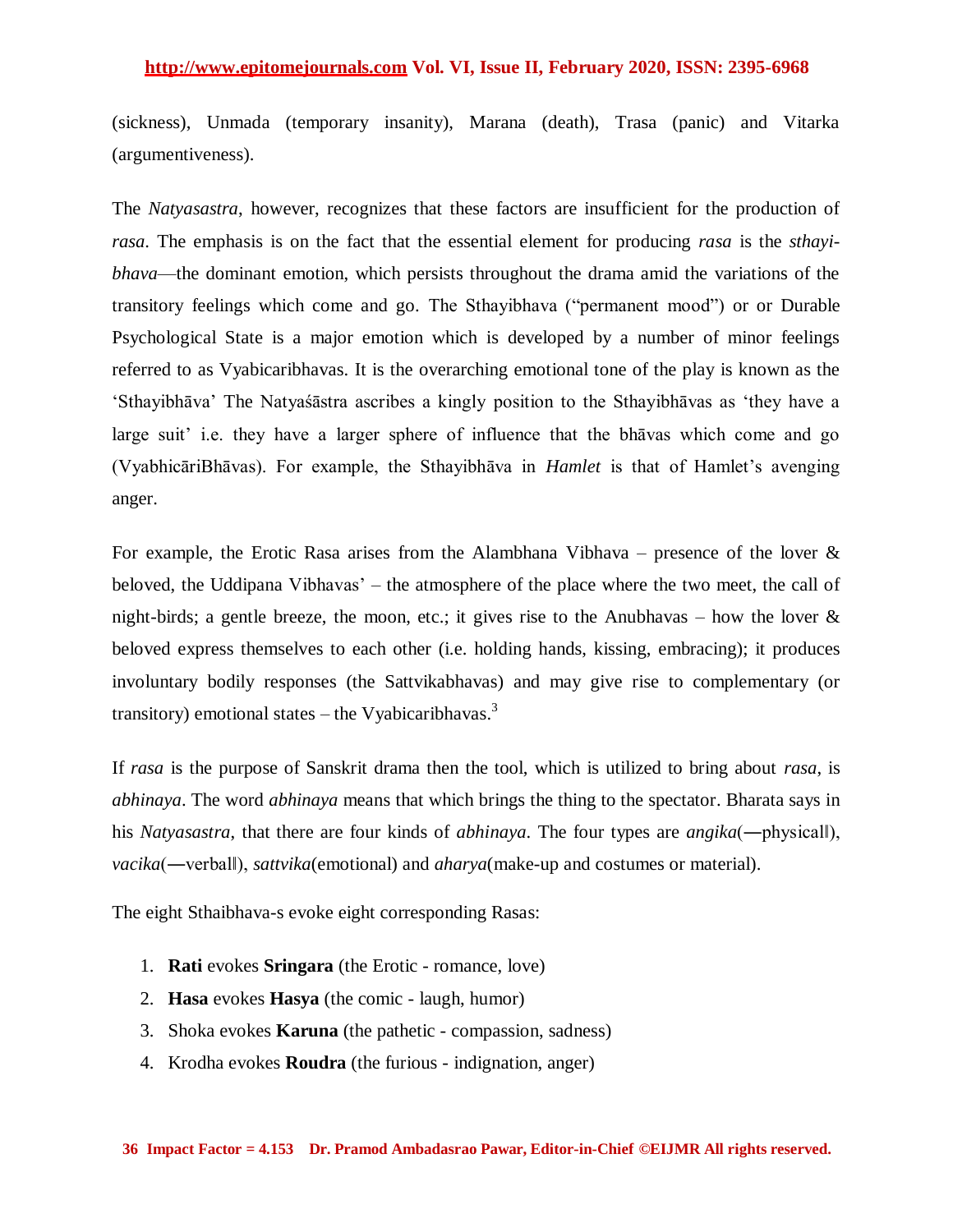- 5. Utsaha evokes **Veera** (the heroic valor)
- 6. Bhaya evokes **Bhayanaka** (the terrible fear, horror)
- 7. Jugupsa evokes **Bibhasa** (the odious disgust, aversion, repugnance)
- 8. Vismaya evokes **Adbhuta** (the marvelous wonder, astonishment, amazement)

[Bharata Muni](https://en.wikipedia.org/wiki/Bharata_Muni) enunciated the eight Rasas in the *[Nātyasāstra](https://en.wikipedia.org/wiki/N%C4%81tyas%C4%81stra)*, an ancient work of [dramatic theory.](https://en.wikipedia.org/wiki/Dramatic_theory) Each rasa, according to Nātyasāstra, has a presiding deity and a specific colour.

- **[Śrungāram](https://en.wikipedia.org/wiki/Srungara)**(Romance, Love, attractiveness. Presiding deity: [Vishnu.](https://en.wikipedia.org/wiki/Vishnu) Colour: light green
- **[Hāsyam](https://en.wikipedia.org/wiki/H%C4%81sya)**(Laughter, mirth, comedy. Presiding deity: [Pramata.](https://en.wikipedia.org/w/index.php?title=Pramata&action=edit&redlink=1) Colour: white
- **Raudram** (Fury. Presiding deity: [Rudra.](https://en.wikipedia.org/wiki/Rudra) Colour: red
- **Kārunyam** (Compassion, mercy. Presiding deity: [Yama.](https://en.wikipedia.org/wiki/Yama) Colour: grey
- **Bībhatsam** (Disgust, aversion. Presiding deity: [Shiva.](https://en.wikipedia.org/wiki/Shiva) Colour: blue
- **[Bhayānakam](https://en.wikipedia.org/wiki/Bhay%C4%81naka)** (Horror, terror. Presiding deity: [Kala Ratri.](https://en.wikipedia.org/wiki/Kala_Ratri) Colour: black
- **Veeram** (Heroism. Presiding deity: [Indra.](https://en.wikipedia.org/wiki/Indra) Colour: [Saffron](https://en.wikipedia.org/wiki/Saffron_%28color%29)
- **Adbhutam** (Wonder, amazement. Presiding deity: [Brahma.](https://en.wikipedia.org/wiki/Brahma) Colour: yellow<sup>[\[4\]](https://en.wikipedia.org/wiki/Indian_aesthetics#cite_note-4)</sup>

# **Śāntam rasa**

A ninth rasa was added by later authors and later the expression *Navarasa* (the nine rasas) came into vogue.**Śāntam** Peace or tranquility. deity: [Vishnu.](https://en.wikipedia.org/wiki/Vishnu) Colour: white. 4

Bharata Muni very emphatically states in the *Rasadhyaya* of *Natyashastra*that "no meaningful idea is conveyed if the "Rasa" is not evoked." The very core of the Sanskrit *Natya* theory is the creation of "*Rasa*". Every dramatic presentation was aimed at evoking in the minds of the audience a particular kind of aesthetic experience, which is described as "Rasa". The concept of "Rasa" is the most important and significant contribution of the Indian mind to aesthetics. The study of aesthetics deals with the realization of beauty in art, its relish or enjoyment, and the awareness of joy/or *Ananda* that accompanies an experience of beauty. Rasa has no equivalent in word or concept in any other language or art. The closest explanation can be 'aesthetic relish'.

According to *Natyashastra*, state Sally Banes and Andre Lepeck, drama is that art which accepts human beings are in different inner states when they arrive as audience, then through the art